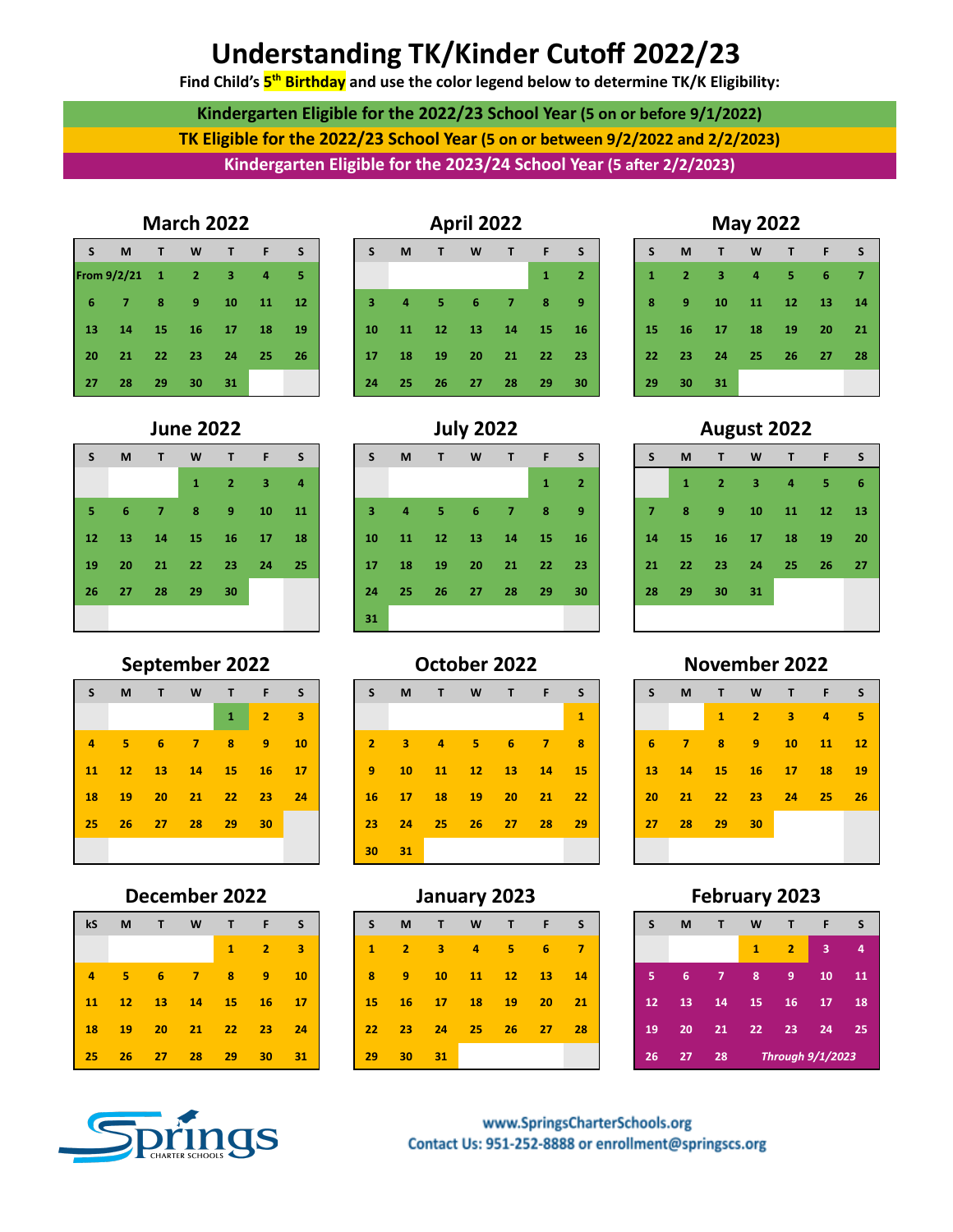# **Understanding TK/Kinder Cutoff 2023/24**

**Find Child's 5 th Birthday and use the color legend below to determine TK/K Eligibility:**

**Kindergarten Eligible for the 2023/24 School Year (5 on or before 9/1/2023) TK Eligible for the 2023/24 School Year (5 on or between 9/2/2023 and 4/2/2024) Kindergarten Eligible for the 2024/25 School Year (5 after 4/2/2024)** 

| S  | M             | T  | W  | T  | F  | S  |  |  |  |  |  |
|----|---------------|----|----|----|----|----|--|--|--|--|--|
|    | From 9/2/2022 |    |    |    |    |    |  |  |  |  |  |
|    | 1             | 2  | 3  | 4  | 5  | 6  |  |  |  |  |  |
|    | 8             | 9  | 10 | 11 | 12 | 13 |  |  |  |  |  |
| 14 | 15            | 16 | 17 | 18 | 19 | 20 |  |  |  |  |  |
| 21 | 22            | 23 | 24 | 25 | 26 | 27 |  |  |  |  |  |
| 28 | 29            | 30 | 31 |    |    |    |  |  |  |  |  |

## **May 2023 June 2023 July 2023**



| S.             | M                          | $\mathbf{T}$ | W                                       | T.     | F                          | <b>S</b>     |
|----------------|----------------------------|--------------|-----------------------------------------|--------|----------------------------|--------------|
|                |                            |              |                                         |        |                            | $\mathbf{1}$ |
| $\overline{2}$ | $\overline{\phantom{a}}$ 3 |              | $\begin{array}{cccc} 4 & 5 \end{array}$ | 6      | $\overline{\phantom{0}}$ 7 | 8            |
| 9              | 10                         |              | $11 \quad 12$                           | $13 -$ | 14                         | 15           |
|                | 16 17 18 19 20 21          |              |                                         |        |                            | 22           |
| $23 -$         | 24                         |              | 25 26 27 28                             |        |                            | 29           |
| 30             | 31                         |              |                                         |        |                            |              |

## **August 2023 September 2023 October 2023**

| S.   |            |       | M T W T F S                         |     |       |  |
|------|------------|-------|-------------------------------------|-----|-------|--|
|      |            |       | $1 \quad 2 \quad 3 \quad 4 \quad 5$ |     |       |  |
|      |            |       | 6 7 8 9 10 11                       |     | / 127 |  |
|      |            |       | 13 14 15 16 17 18                   |     | $-19$ |  |
|      |            |       | 20 21 22 23 24 25                   |     | - 26  |  |
| 27 - | <b>287</b> | $-29$ | - 30                                | -31 |       |  |

| S.    | M     | 4T F            | W              |                 | T F             | S.             |
|-------|-------|-----------------|----------------|-----------------|-----------------|----------------|
|       |       |                 | $\mathbf{1}$   | 2 <sup>1</sup>  | $-13$           | $\overline{a}$ |
| $5 -$ |       | $6 \quad 7$     | $-8$           | 9 <sup>1</sup>  | 10 <sup>°</sup> | -11            |
|       |       | 12 13 14        | 415            | $16$ 17         |                 | $-18$          |
|       | 19 20 | 21              | $\triangle 22$ | $-23$           | 24              | $-25$          |
| 26 -  | 27    | 28 <sup>2</sup> | - 29 -         | 30 <sup>°</sup> |                 |                |
|       |       |                 |                |                 |                 |                |

| S  | M  | т              | W  | т  | F                | S  |
|----|----|----------------|----|----|------------------|----|
|    | 1  | $\overline{2}$ | 3  | 4  | 5                | 6  |
| 7  | 8  | 9              | 10 | 11 | 12               | 13 |
| 14 | 15 | 16             | 17 | 18 | 19               | 20 |
| 21 | 22 | 23             | 24 | 25 | 26               | 27 |
| 28 | 29 | 30             |    |    | Through 9/1/2024 |    |
|    |    |                |    |    |                  |    |

| S.        |            | M <sub>T</sub> | W T F S             |    |       |                 | S.              |                 | M T            |       | W T F           |        | $\sim$ S   | S.              | <b>M</b>           | $\mathbf{T}$            |
|-----------|------------|----------------|---------------------|----|-------|-----------------|-----------------|-----------------|----------------|-------|-----------------|--------|------------|-----------------|--------------------|-------------------------|
|           |            | $\mathbf{1}$   | $2 \quad 3 \quad 4$ |    |       | 5               |                 |                 |                |       |                 |        | $\sqrt{2}$ | $\mathbf{1}$    | $\sim$ 2           | $\overline{\mathbf{3}}$ |
|           | 6 7 8 9 10 |                |                     |    | $-11$ | 12 <sup>°</sup> |                 |                 | 3 4 5 6 7 8    |       |                 |        | - 9        | 8 <sup>1</sup>  | $\blacktriangle$ 9 | <b>10</b>               |
| <b>13</b> |            | 14 15 16 17    |                     |    | 18    | <b>19</b>       | 10 <sup>°</sup> | $\overline{11}$ | $\frac{12}{2}$ | $-13$ | $\frac{14}{14}$ | $-15$  | <b>16</b>  | 15 <sub>1</sub> | 16                 | 17                      |
| 20        |            | 21 22 23 24    |                     |    | 425   | 26              | 17 <sup>2</sup> | $\frac{18}{18}$ | 19             | $-20$ | $-121$          | $-422$ | - 23       |                 | $22 \t 23$         | 24                      |
| 27        | 28         | -29            | 30                  | 31 |       |                 | 24              | 25 <sub>1</sub> | -26            | 27    | 28              | 29     | 30         | 29              | 30 <sup>°</sup>    | 31                      |

| S               | M   | $\mathbf{T}$ | <b>W</b>       | $\mathbf{T}$               | F      | S  |
|-----------------|-----|--------------|----------------|----------------------------|--------|----|
|                 |     |              | 1              | $\overline{\phantom{0}}$ 2 | з      | 4  |
| 5               | - 6 | 7            | 8              | 9                          | $10 -$ | 11 |
| 12 <sub>2</sub> |     |              | 13 14 15 16 17 |                            |        | 18 |
| 19              |     |              | 20 21 22 23    |                            | 24     | 25 |
| 26              |     | 27 28 29     |                | 30                         |        |    |
|                 |     |              |                |                            |        |    |

## **February 2024 March 2024 April 2024**

| S  | M   | $\mathbf{T}$   | <b>W</b>  | $\mathbf{T}$ | F                          | S  |
|----|-----|----------------|-----------|--------------|----------------------------|----|
|    |     |                |           | $\mathbf{1}$ | $\overline{\phantom{0}}$ 2 | 3  |
| 4  | - 5 | - 6            | - 7       | 8            | - 9                        | 10 |
| 11 |     | 12 13 14 15 16 |           |              |                            | 17 |
| 18 | 19  | 20 21 22 23    |           |              |                            | 24 |
| 25 |     | $26$ 27        | $\sim$ 28 | 29           |                            |    |
|    |     |                |           |              |                            |    |



# **November 2023 December 2023 January 2024**

|        |                     |       |                 | - 2 -   | - 31            | - 4       |                 |    |                |           |                |    |                |                         |                 | - 31      |
|--------|---------------------|-------|-----------------|---------|-----------------|-----------|-----------------|----|----------------|-----------|----------------|----|----------------|-------------------------|-----------------|-----------|
| $5 -$  | $6 \quad 7 \quad 8$ |       |                 | $-19$   | 10 <sup>°</sup> | <b>11</b> | 3 <sup>1</sup>  |    | 4 5 6 7        |           | $\blacksquare$ | 9  | $\overline{7}$ | $\overline{\mathbf{8}}$ | 9 <sup>°</sup>  | <b>10</b> |
| $12 -$ | 13                  | 14 15 |                 | $-16$   | $\frac{17}{2}$  | <b>18</b> | 10 <sup>°</sup> |    | 11 12 13 14 15 |           |                | 16 | 14             | $-15$                   | 16              | 17        |
|        | 19 20               | 21    | 22 <sub>2</sub> | $-4$ 23 | 24              | -25       | 17 <sup>2</sup> | 18 | 19 20          | $21$ $22$ |                | 23 | 21             | $\sqrt{22}$             | 23              | 24        |
| 26     | - 27 -              | 28    | 29              | -30     |                 |           | 24              |    | $25$ $26$ $27$ | 28        | $\sqrt{29}$    | 30 | 28             | $-29$                   | 30 <sup>°</sup> | 31        |
|        |                     |       |                 |         |                 |           | 31              |    |                |           |                |    |                |                         |                 |           |

| S.              | M               | T  | W              | $\mathbf{T}$ | F.             | <b>S</b> |
|-----------------|-----------------|----|----------------|--------------|----------------|----------|
|                 |                 |    |                | $\mathbf{1}$ | $\mathbf{2}$   | 3        |
| $\overline{4}$  | 5.              | 6  | $\overline{7}$ | 8            | $\overline{9}$ | 10       |
| 11 <sup>1</sup> | 12              | 13 | 14             | 15           | <b>16</b>      | 17       |
| $18-1$          | 19              | 20 | 21             | 22           | 23             | 24       |
| 25              | 26 <sub>2</sub> | 27 | 28             | 29           |                |          |
|                 |                 |    |                |              |                |          |